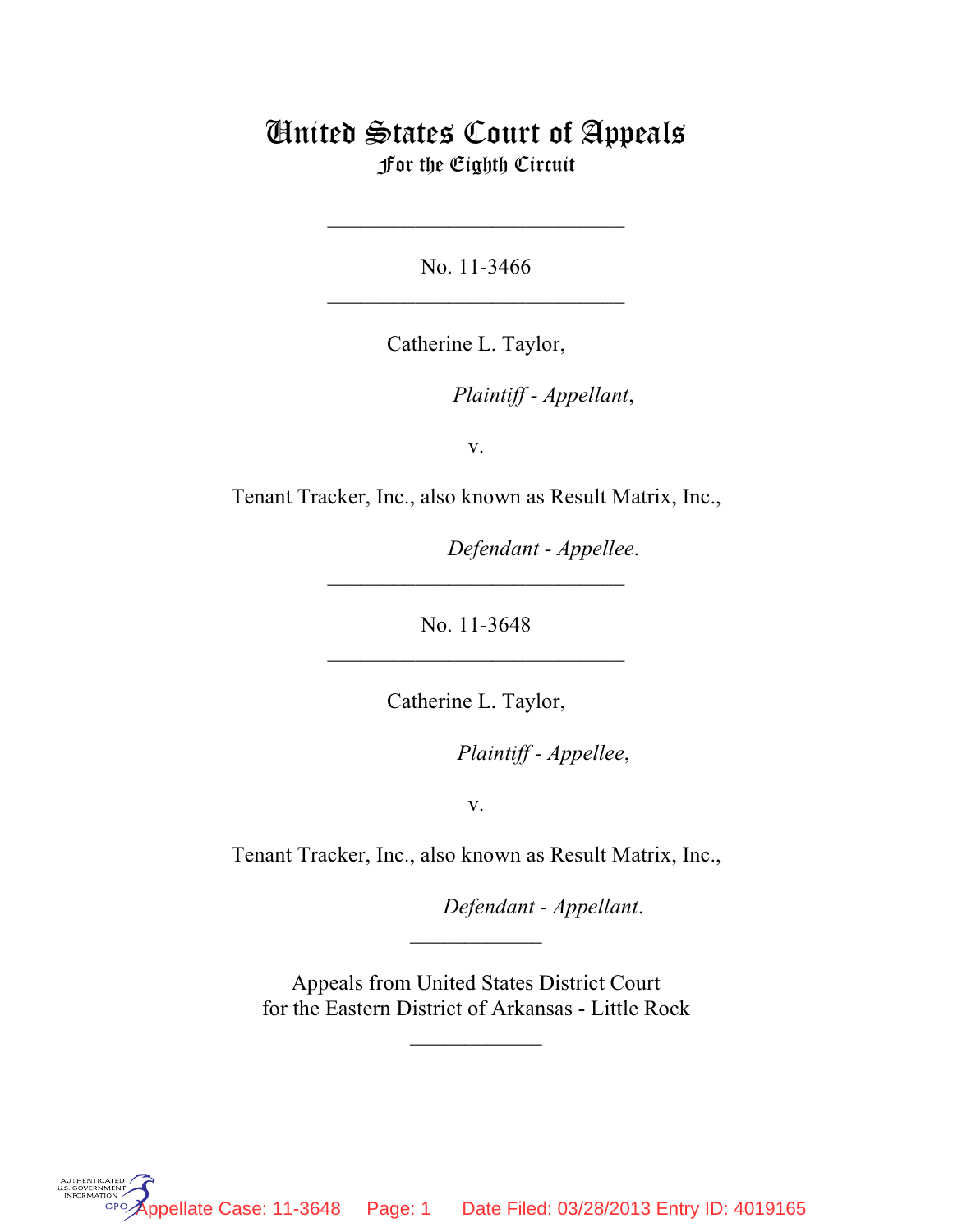Submitted: September 20, 2012 Filed: March 28, 2013

 $\overline{\phantom{a}}$  , where  $\overline{\phantom{a}}$ 

 $\frac{1}{2}$ 

Before RILEY, Chief Judge, SMITH and COLLOTON, Circuit Judges.

COLLOTON, Circuit Judge.

Catherine Taylor ("Taylor") sued Tenant Tracker, Inc. ("Tenant Tracker"), alleging that Tenant Tracker failed to adopt reasonable procedures to ensure maximum possible accuracy of its credit reporting, in violation of the Fair Credit Reporting Act ("FCRA"). 15 U.S.C. § 1681 *et seq*. The district court<sup>1</sup> granted summary judgment in favor of Tenant Tracker, and we affirm.

I.

Because we are reviewing a grant of summary judgment, we view the facts in the light most favorable to Taylor. Taylor and her husband, Max Taylor, applied for federal housing assistance with the Benton Public Housing Authority ("the Housing Authority") in September 2008. At the time of their application, the Taylors met the initial income qualifications for the Section 8 Existing Housing Voucher Program established under the Housing and Urban-Rural Recovery Act of 1983. 42 U.S.C. § 1437f(o). On April 7, 2010, Taylor and her husband met with Wanda Taylor ("Wanda")—an employee of the Housing Authority and of no relation to Taylor—to complete a background check. Public housing agencies must screen applicants by performing "criminal history background checks necessary to determine whether any household member" has a history that requires the denial of assistance under federal

<sup>&</sup>lt;sup>1</sup>The Honorable Brian S. Miller, United States District Judge for the Eastern District of Arkansas.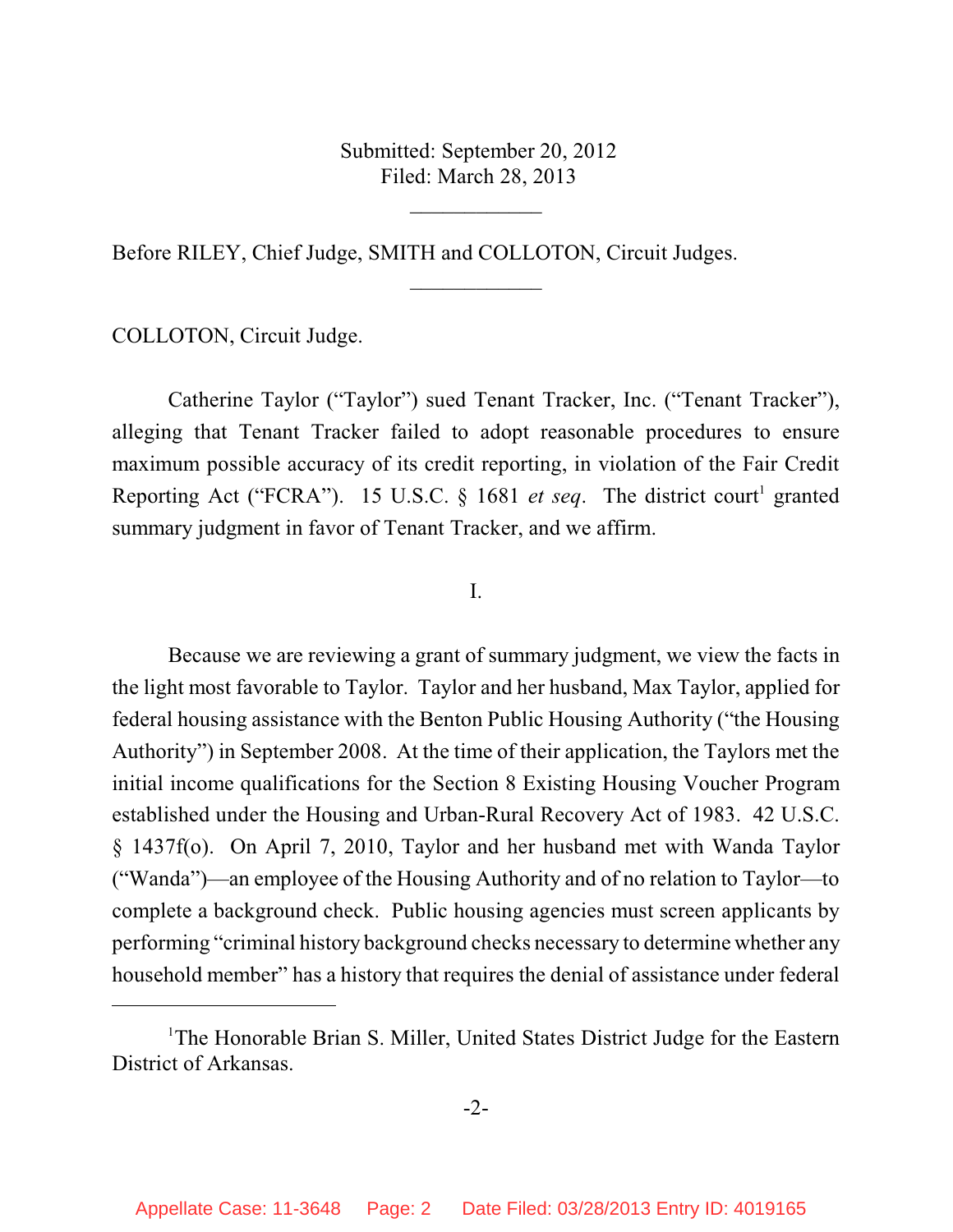regulations. 24 C.F.R. § 982.553(a)(2)(I); *see generally* 24 C.F.R. § 982.552-554. Taylor signed a release and provided her name, address, phone number, date of birth, social security number, and driver's license number. The release authorized the Housing Authority to perform the federally-mandated screening for drug-related or violent criminal history and for sex-offender registration.

The Housing Authority has subscribed to Tenant Tracker's public record reporting service since 2003, and used Tenant Tracker's service to conduct its criminal background check on Taylor. Tenant Tracker generated a confidential consumer report about Taylor at 10:42 a.m. on April 7, 2010. Wanda reviewed the report in the presence of the Taylors and made handwritten notes on the report during the meeting. The Applicant Identification section of the report listed Taylor's name, her date of birth, her social security number, and her driver's license number. The Public and Criminal Identification section included the following language: "WARNING: Any service NOT using fingerprint analysis has limited effectiveness and is subject to the uniqueness and truthfulness of the applicant's identification. Subscriber shall use all additional identifying information to confirm accuracy."

The Public and Criminal Identification section contained five entries. The first two entries listed an offender named "Chantel Taylor" who was born on the same date as Taylor. These entries indicated that "Chantel Taylor" was convicted in Florida state court of two counts of felony aggravated child abuse in 1990. Tenant Tracker explained that it included these entries in Taylor's report because its records search identified "Chantel Taylor" as a possible alias for "Catherine Taylor."

In her deposition, Wanda stated that she immediately noticed the first name "Chantel" and doubted whether the first two entries were attributable to Taylor. Wanda circled the name "Chantel" and crossed out these first two entries. The third through fifth criminal identification entries listed an offender named "Catherine Taylor" who was born on the same date as Taylor. These entries stated that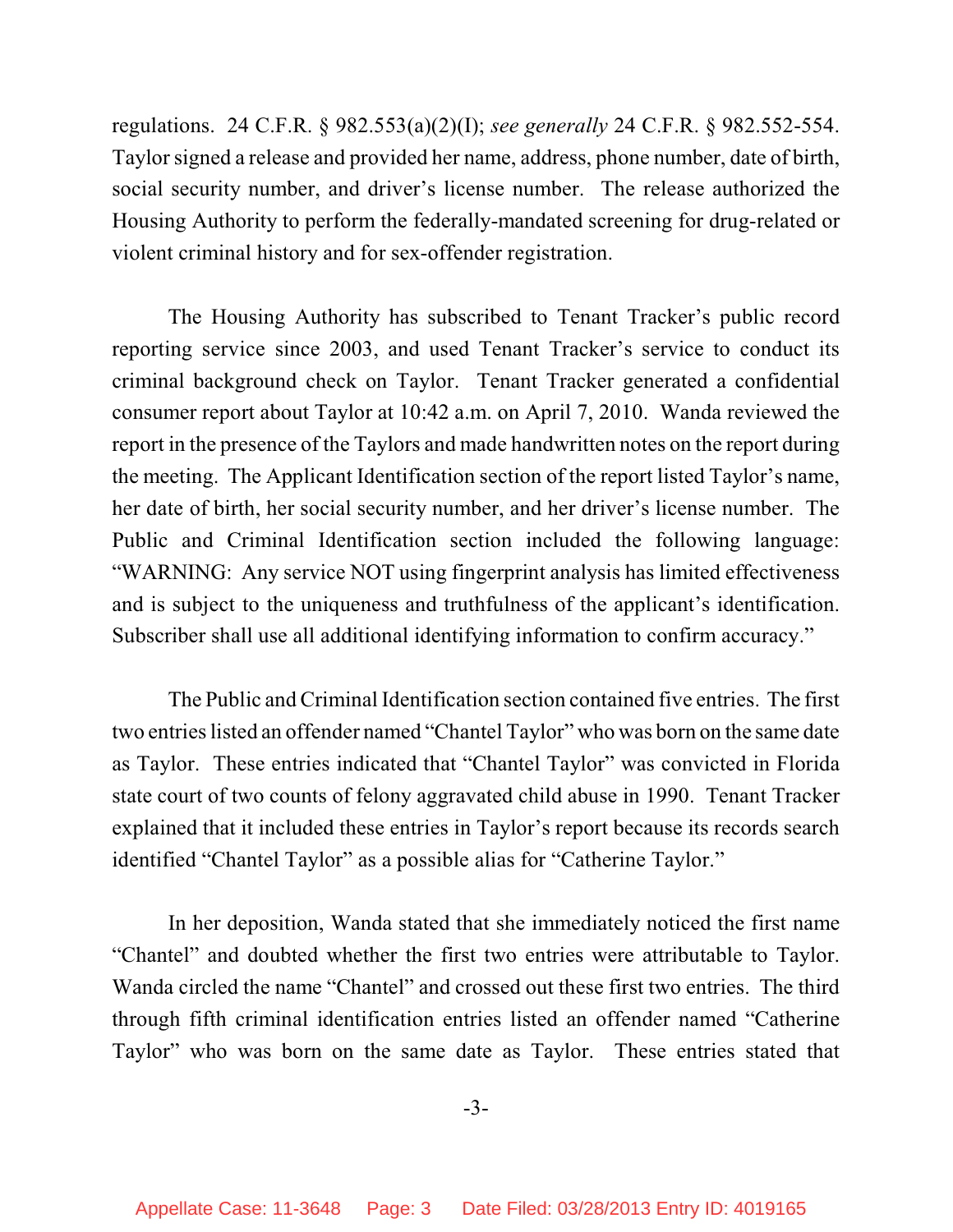"Catherine Taylor" was convicted in Illinois state court of theft, forgery, and possession of a controlled substance. The Notes subsection of these entries indicated that the offender "Catherine Taylor" has a tattoo of the name "Troy" on her left ankle. Wanda said that once she looked at Taylor's ankle and confirmed that Taylor did not have a tattoo, she "didn't even look at the other information" listed under the "Catherine Taylor" entries on the report. Wanda circled the tattoo notation in these three entries and wrote "no tattoo" beside each entry.

Wanda testified that Taylor "started crying and [was] very upset" about the criminal history entries on the report. Taylor told Wanda "that this had happened to her before" because of her relatively common name. In fact, Taylor previously had been confused with the thrice-convicted "Catherine Taylor" from Illinois and twice sued other record reporting entities in federal court, alleging violations of the FCRA.

Wanda took the report to her supervisor, who observed that Taylor's height, weight, eye color, and hair color distinguished her from the physical descriptions of the "Chantel Taylor" and the "Catherine Taylor" listed in the report. The supervisor agreed that the criminal history listed in the report did not relate to Taylor. The Housing Authority resolved the issues surrounding the report entries within approximately five to ten minutes, and approved the Taylors' application for Section 8 benefits that same day.

The Housing Authority sent to Tenant Tracker the additional identifying information that Wanda had obtained during the meeting. Tenant Tracker included this additional information about Taylor in a new records search and generated a report that listed no criminal offense records. Tenant Tracker sent this second report to the Housing Authority at 3:02 p.m. on April 8, 2010, approximately 28 hours after the initial background check. The Taylors ultimately did not receive a Section 8 housing voucher from the Housing Authority because Taylor obtained employment, and thus became ineligible.

-4-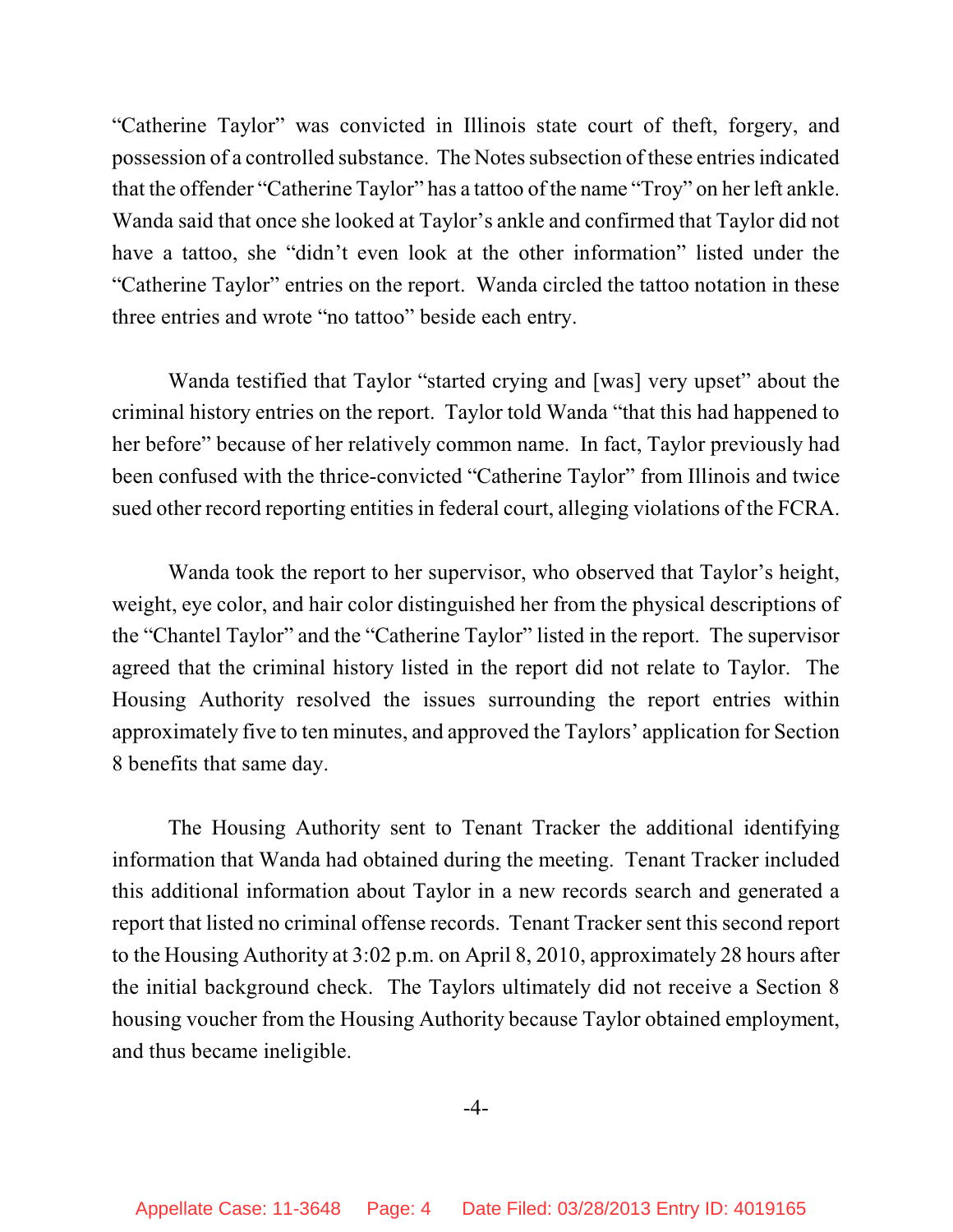Taylor sued in the district court, alleging among other things that Tenant Tracker violated the FCRA. 15 U.S.C. § 1681e(b). She alleged that Tenant Tracker "failed to adopt and follow 'reasonable procedures' to assure the maximum possible accuracy of [Taylor's] consumer credit and other personal information, as required by the Fair Credit Reporting Act." *See* 15 U.S.C. § 1681e(b). Taylor claimed that Tenant Tracker's "publishing of such false and inaccurate information . . . caused [her] severe humiliation, emotional distress and mental anguish." The district court granted summary judgment in favor of Tenant Tracker, concluding that "the law of this circuit" isset forth in *Wilson v. Rental Research Services, Inc.*, Civ. No. 3-96-820 (D. Minn. Nov. 10, 1997), and that Taylor's claims failed because she presented no evidence to show that Tenant Tracker's reports were "technically inaccurate" or that Tenant Tracker acted negligently in preparing the report.

## II.

We review the district court's grant of summary judgment *de novo*, viewing the evidence in the light most favorable to Taylor, the nonmoving party. *McCullough v. Univ. of Ark. for Med. Scis.*, 559 F.3d 855, 860 (8th Cir. 2009). Summary judgment is appropriate if "there is no genuine dispute as to any material fact and the movant is entitled to judgment as a matter of law." Fed. R. Civ. P. 56(a).

Taylor claims that Tenant Tracker violated the FCRA by including entries in her credit report that did not accurately reflect her own background. We need not decide whether Tenant Tracker failed to "follow reasonable procedures to assure maximum possible accuracy of the information concerning the individual about whom the report relates." 15 U.S.C. § 1681e(b). Instead, we agree with Tenant Tracker that Taylor presented insufficient evidence to show that she suffered "actual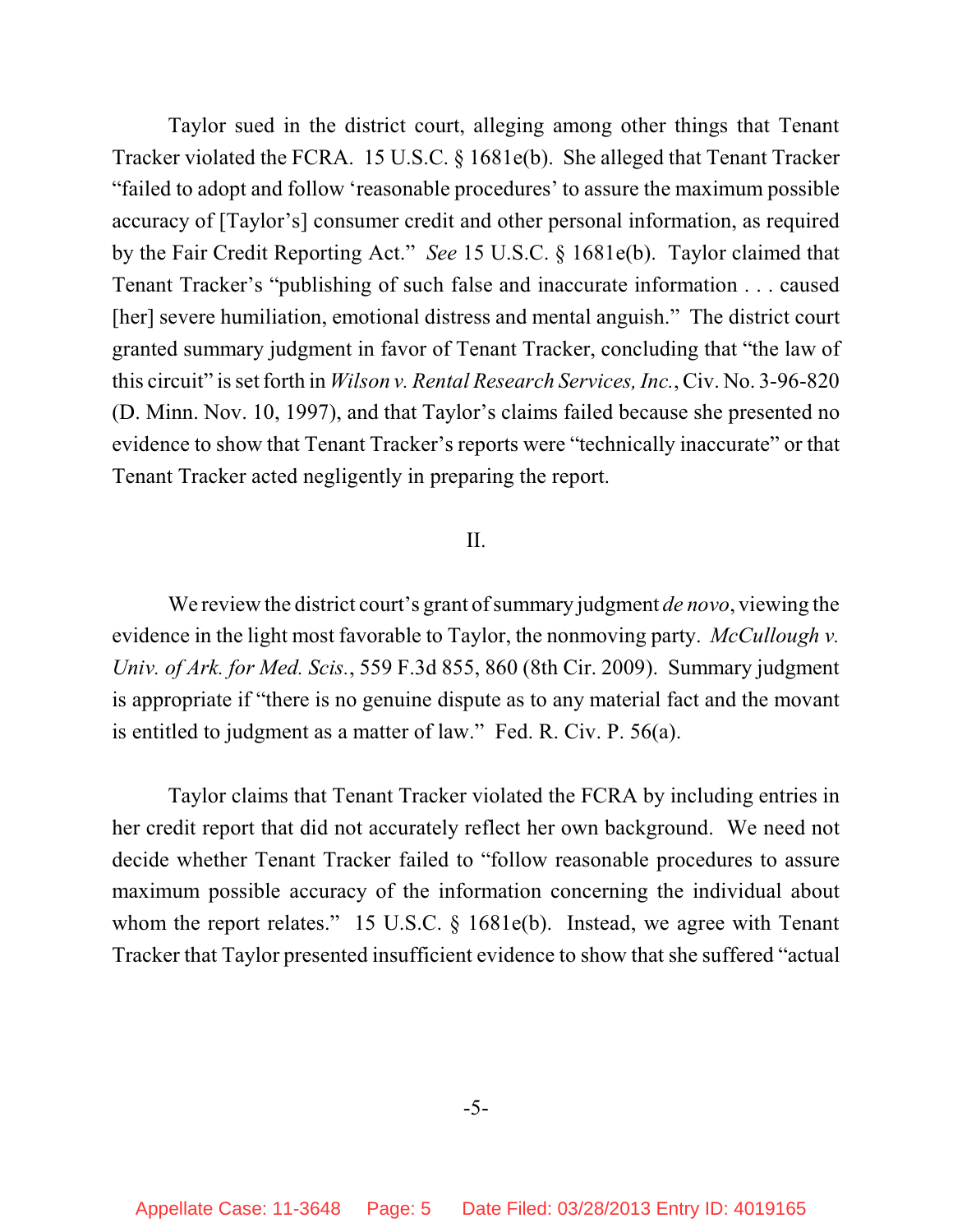damages" from any violation. We therefore affirm the district court's judgment on this alternative ground.<sup>2</sup>

Under the FCRA, Taylor may recover for any "actual damages" that she sustained as a result of Tenant Tracker's negligent noncompliance with the requirements of the FCRA. 15 U.S.C. § 1681*o*(a)(1). Mental pain and anxiety can constitute actual damages, *Millstone v. O'Hanlon Reports, Inc.*, 528 F.2d 829, 834-35 (8th Cir. 1976), but emotional distress damages must be supported by competent evidence of "genuine injury," which "may be evidenced by one's conduct and observed by others." *Carey v. Piphus*, 435 U.S. 247, 264 n.20 (1978). The Supreme Court in *Carey* held that a plaintiff must show this sort of "genuine injury" to establish an "actual injury" that is compensable under 42 U.S.C. § 1983. *Id.* at 264. The Court's reasoning appeared to extend beyond § 1983, *see id.* at 264-65, and this court and others have applied the requirement of "genuine injury" to claims based on emotional harm and arising under other federal statutes. *See, e.g.*, *Fuller v. Fiber Glass Sys., LP*, 618 F.3d 858, 865 (8th Cir. 2010) (Title VII of the Civil Rights Act of 1964); *EEOC v. Convergys Customer Mgmt. Grp., Inc.*, 491 F.3d 790, 797 (8th Cir. 2007) (Americans with Disabilities Act); *Patterson v. PHP Healthcare Corp.*, 90 F.3d 927, 938 n.11 (5th Cir. 1996) (Title VII); *Johnson v. Dep't of Treasury, IRS*, 700 F.2d 971, 977 & n.11 (5th Cir. 1983) (Privacy Act), *abrogated on other grounds by Doe v. Chao*, 540 U.S. 614, 618, 627 n.12 (2004). We therefore agree with other circuits that a consumer must present competent evidence of actual injury to state a

<sup>&</sup>lt;sup>2</sup>We do not agree with the district court that the "technical accuracy" standard endorsed in *Wilson v. Rental Research Services, Inc.*, Civ. No. 3-96-820 (D. Minn. Nov. 10, 1997), states the law of this circuit. On appeal, a divided panel reversed the district court, *Wilson v. Rental Research Servs., Inc.*, 165 F.3d 642 (8th Cir. 1999), that opinion was vacated, 191 F.3d 911, and the *en banc* court ultimately affirmed the judgment of the district court by an equally divided vote. 206 F.3d 810. But an affirmance by an equally divided court is not binding precedent. *See Trans World Airlines, Inc. v. Hardison*, 432 U.S. 63, 73 n.8 (1977); *United States v. Spector*, 793 F.2d 932, 936 (8th Cir. 1986).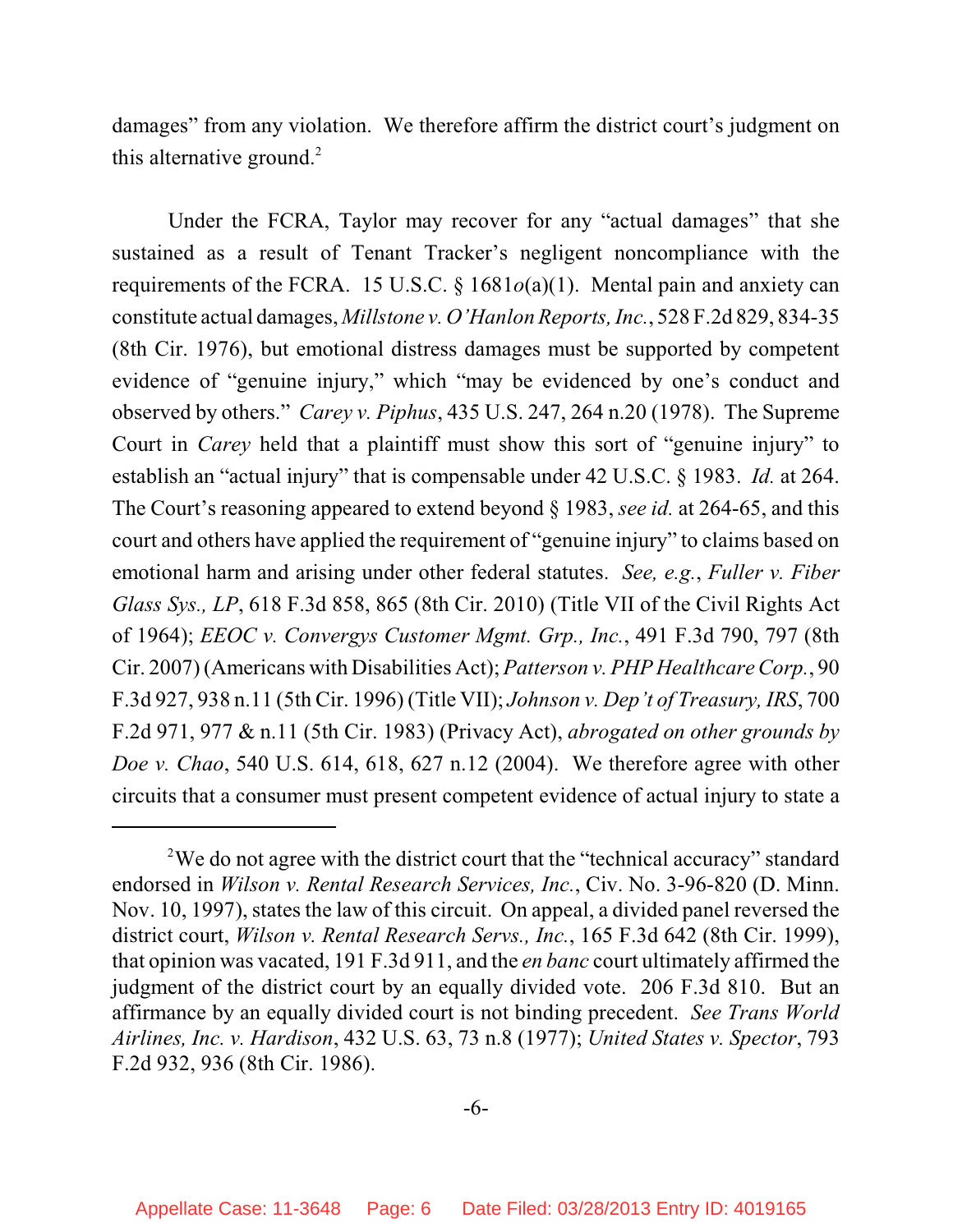claim under the FCRA. *See Wantz v. Experian Info. Solutions*, 386 F.3d 829, 833 (7th Cir. 2004), *abrogated on other grounds by Safeco Ins. Co. of Am. v. Burr*, 551 U.S. 47, 56 & n.8 (2007); *Casella v. Equifax Credit Info. Servs.*, 56 F.3d 469, 473-74 (2d Cir. 1995); *Stevenson v. TRW Inc.*, 987 F.2d 288, 296-97 (5th Cir. 1993).

In *Millstone*, we affirmed an award of emotional distress damages under the FCRA where the plaintiff suffered "loss of sleep, nervousness, frustration and mental anguish" as a result of a "grossly inaccurate" consumer report. *Millstone*, 528 F.2d at 834. The consumer report at issue, which this court described as "rife with innuendo, misstatement, and slander," claimed that the plaintiff and his wife "were strongly suspected to be drug users by all neighbors" and that they demonstrated an "utter lack of reasoning and judgment." *Id*. at 834 & n.5. We concluded that the evidence of emotional distress was sufficient to justify an award of punitive damages for mental anguish. *Id.* at 834-35. Similar results from other circuits illustrate the sort of evidence that is sufficient to demonstrate a genuine injury and actual damages under the FCRA. *See Cortez v. Trans Union, LLC*, 617 F.3d 688, 719 (3d Cir. 2010) (sufficient evidence of genuine injury where plaintiff suffered "severe anxiety, fear, distress, and embarrassment," as well as sleeplessness that required medication, and a relative testified that the plaintiff "cried often and lost weight due to the stress regarding her credit report over the two-year ordeal"); *Stevenson*, 987 F.2d at 297 (plaintiff presented sufficient evidence of genuine injury where he was denied credit three times during a credit reporting agency's five-month reinvestigation into his disputed credit report, was required to explain his credit issues to a business associate and to the presidents of two different banks, and experienced "considerable embarrassment" as a result).

In *Forshee v. Waterloo Industries, Inc.*, 178 F.3d 527 (8thCir. 1999), however, we held that the plaintiff presented insufficient evidence of emotional injury in a Title VII case when, after she wasterminated, the plaintiffsaid she "went home and sat and cried about the rest of the day." *Id*. at 531. Although injury may be established solely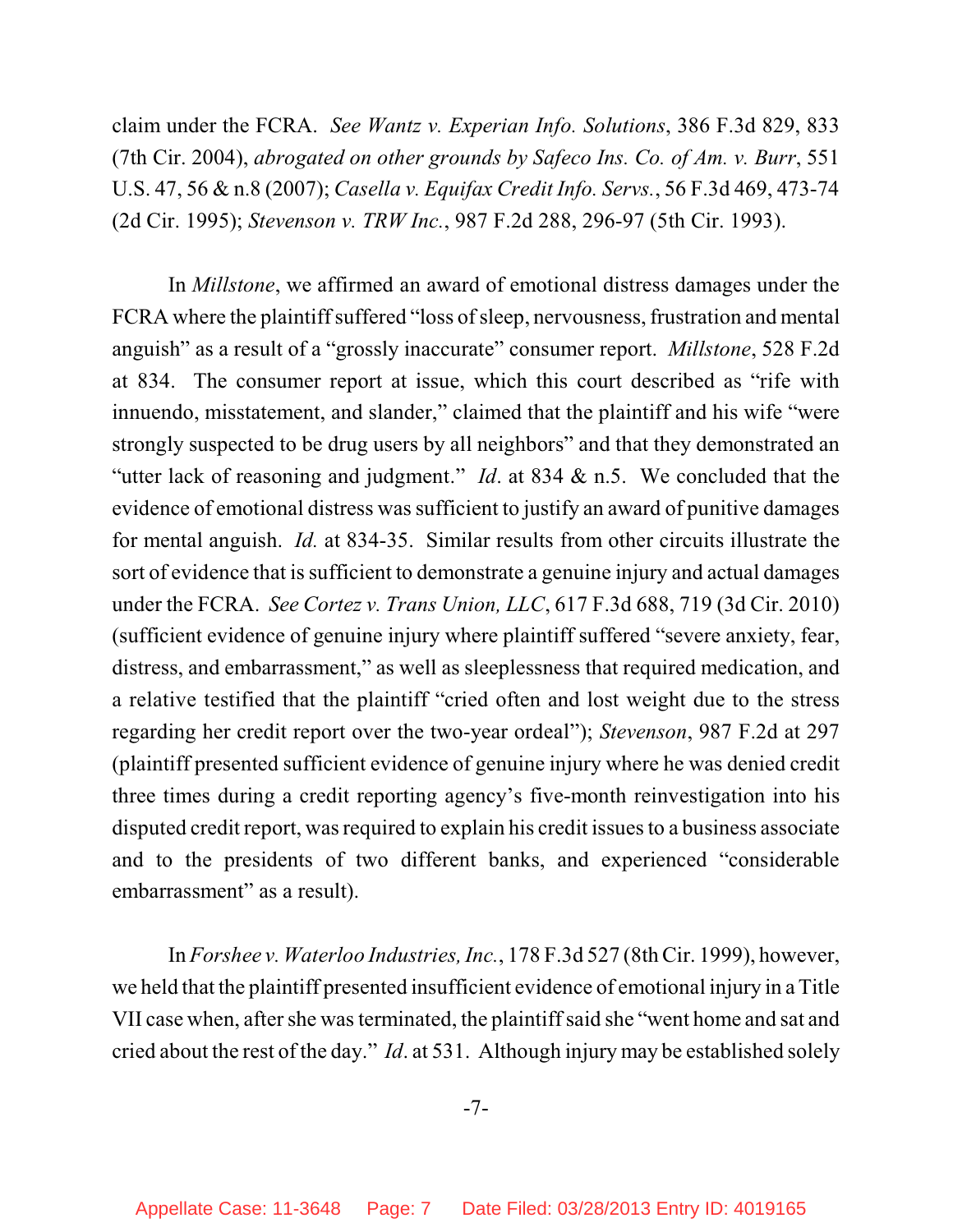by a plaintiff's own testimony, we concluded that the testimony presented "did not identify and describe the kind of severe emotional distress that warranted" damages. *Id*. The plaintiff in *Forshee* "suffered no physical injury, she was not medically treated for any psychological or emotional injury, and no other witness corroborated any outward manifestation of emotional distress." *Id*. Other circuits have reached the same conclusion on similar evidence in cases arising under the FCRA. *See Cousin v. Trans Union Corp.*, 246 F.3d 359, 371 (5th Cir. 2001) (plaintiff's testimony that seeing his inaccurate credit report made him "[v]ery upset" and "angry" held insufficient to establish genuine injury); *Wantz*, 386 F.3d at 834 (testimony that the plaintiff was "humiliated and embarrassed," and that dealing with credit reporting agencies was "mentally and emotionally distressful," held insufficient to establish actual damages); *Ruffin-Thompkins v. Experian Info. Solutions, Inc.*, 422 F.3d 603, 610 (7th Cir. 2005) (plaintiff failed to demonstrate actual damages where she offered conclusory statements of her emotional distress and failed to describe her injury in any reasonable detail).

On this record, we conclude that Taylor did not present competent evidence that she suffered actual damages under the FCRA. Taylor acknowledged in her deposition that the only alleged harm she suffered was emotional injury. The Housing Authority took no adverse action as a result of the report. The matter was resolved within five to ten minutes, and the Housing Authority approved the Taylors' application for assistance on the same day that Wanda reviewed the report.

The evidence of alleged emotional injury consists of Taylor's testimony that she "was very upset" and "extremely upset and embarrassed" by the entries in the report concerning other persons named Taylor, and Wanda's testimony that Taylor "had started crying and [was] very upset" during their brief meeting. In our view, this evidence is insufficient to satisfy the requirement of genuine injury and actual damages. Like the plaintiff in *Forshee*, Taylor suffered no physical injury and was not medically treated for any psychological or emotional injury. Taylor offered no